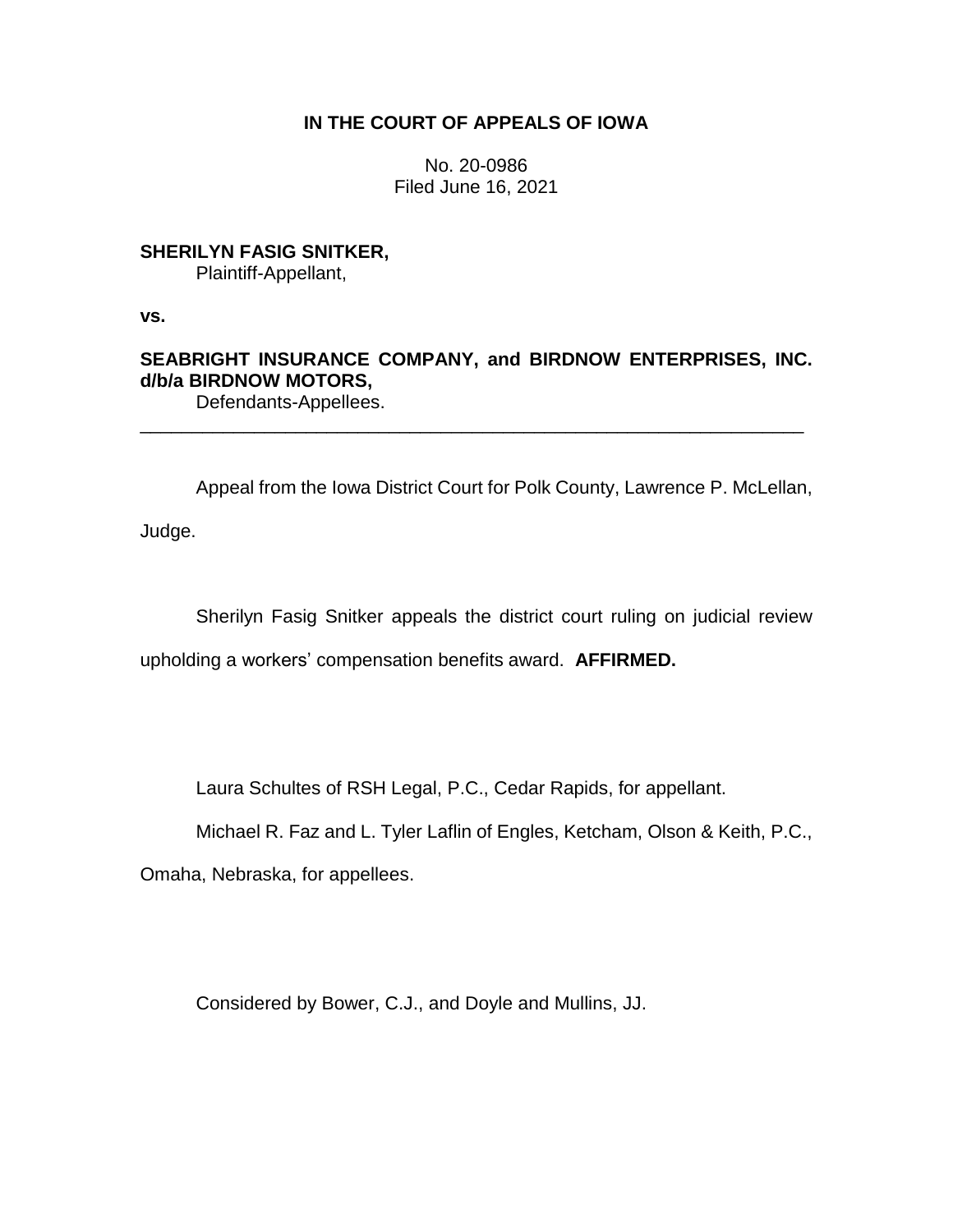### **BOWER, Chief Judge.**

Sherilyn Fasig Snitker appeals the district court's ruling on judicial review upholding the workers' compensation commissioner's determination she suffered forty-percent industrial disability rather than total disability. We affirm.

On February 8, 2013, Snitker was working as a sales consultant for Birdnow Enterprises, Inc. doing business as Birdnow Motors, when she fell twice on ice while moving vehicles in the lot. After the second fall, she felt pain in her back and left work. The employer and its insurer (collectively "Birdnow") acknowledge Snitker suffered a work-related injury and paid workers' compensation benefits while Snitker obtained medical care for her pain symptoms, including physical therapy, medication management, injections, radio frequency ablation, and eventually a lumbar laminectomy and fusion on July 9, 2014. Snitker worked parttime as recommended by medical providers but eventually ceased working for Birdnow. All parties acknowledge Snitker has suffered some industrial disability, the disagreement is about the extent of that disability.

Whether Snitker suffered a forty-percent industrial disability is a mixed question of law and fact. *See Neal v. Annett Holdings, Inc.*, 814 N.W.2d 512, 525 (Iowa 2012). We review the commissioner's findings of fact for substantial evidence and "engage in a 'fairly intensive review of the record to ensure that the fact finding is itself reasonable.'" *Id.* (citation omitted). But "in considering findings of industrial disability, we recognize the commissioner is routinely called upon to make such assessments and has a special expertise in the area that is entitled to respect by a reviewing court." *Id.* at 527. When a party challenges the commissioner's application of law to facts, we will not reverse the commissioner's

2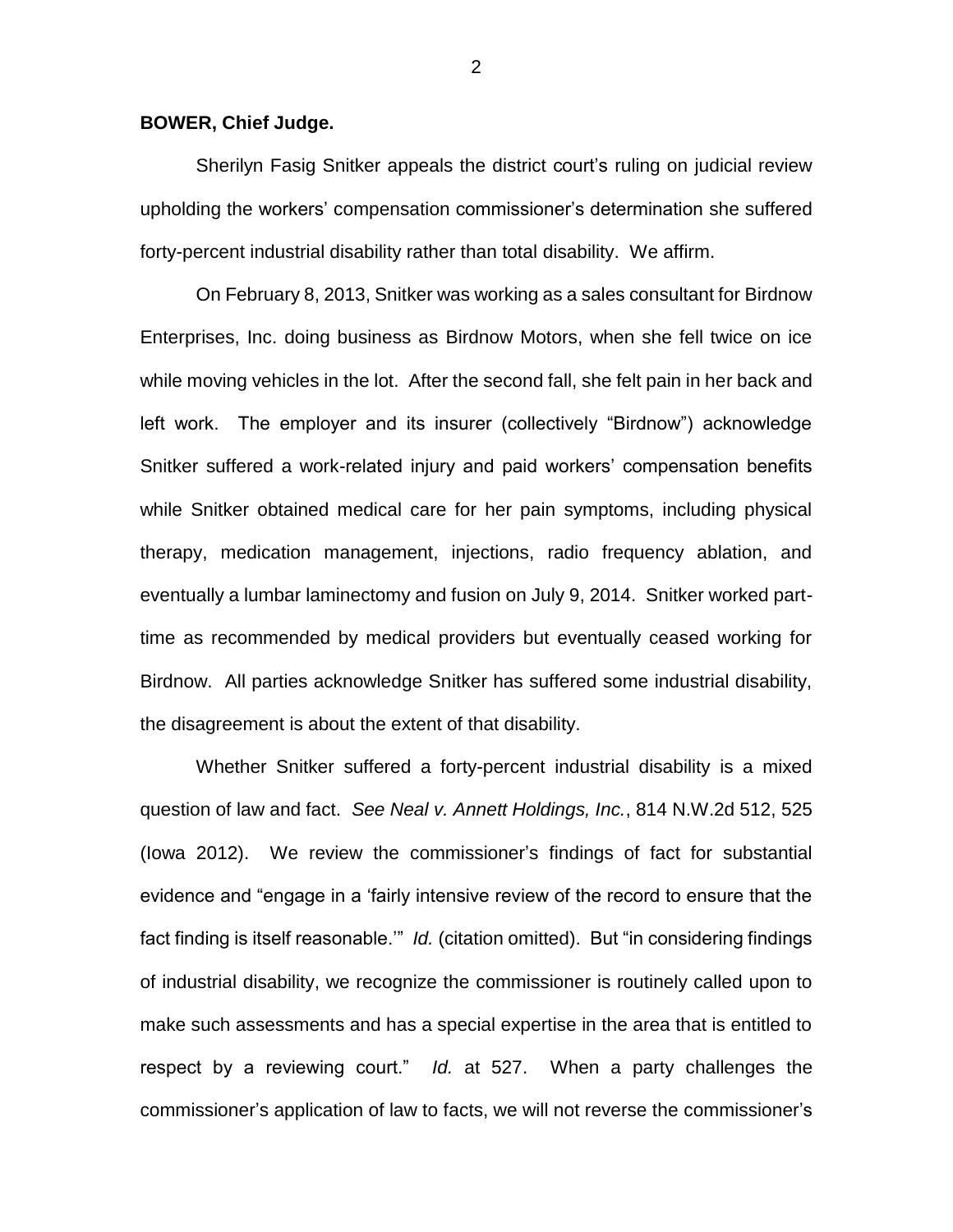decision unless it is "irrational, illogical, or wholly unjustifiable." *Larson Mfg. Co. v.* 

*Thorson*, 763 N.W.2d 842, 857 (Iowa 2009).

An employee who suffers a "permanent disability" is entitled to compensation. The amount of compensation for an unscheduled injury resulting in permanent partial disability is based on the employee's earning capacity. Earning capacity is determined by an evaluation of several factors, including "functional disability . . . age, education, qualifications, experience, and inability to engage in similar employment." Personal characteristics of the employee that affect employability may be considered. In determining industrial disability, the commissioner "is not required to fix disability with precise accuracy."

*Neal*, 814 N.W.2d at 526 (citations omitted).

Snitker was seen by Timothy Miller, M.D., on May 22, 2014, and again on December 1, following the laminectomy surgery. Dr. Miller stated Snitker appeared to have a good response to the surgery with marked improvement in radicular function. She had no residual pain in the lower extremity. He recommended some changes to her prescribed medications. Dr. Miller found Snitker had reached maximum medical improvement (MMI). While he agreed Snitker had ongoing back problems, he did not believe there was clear indication her sacroiliitis was directly related to her fall at work. As a result of the injury and ongoing impairment, he assessed a twenty-one percent whole person impairment but did not feel the need to impose any permanent restrictions. After a course of physical therapy, Snitker was again evaluated by Dr. Miller on February 4, 2015. He noted Snitker had made substantial progress.

On April 22, 2015, Snitker participated in a functional capacity evaluation (FCE) with E3 Work Therapy Services. The evaluation was deemed valid, and based on the results, Snitker was placed in the light duty job category.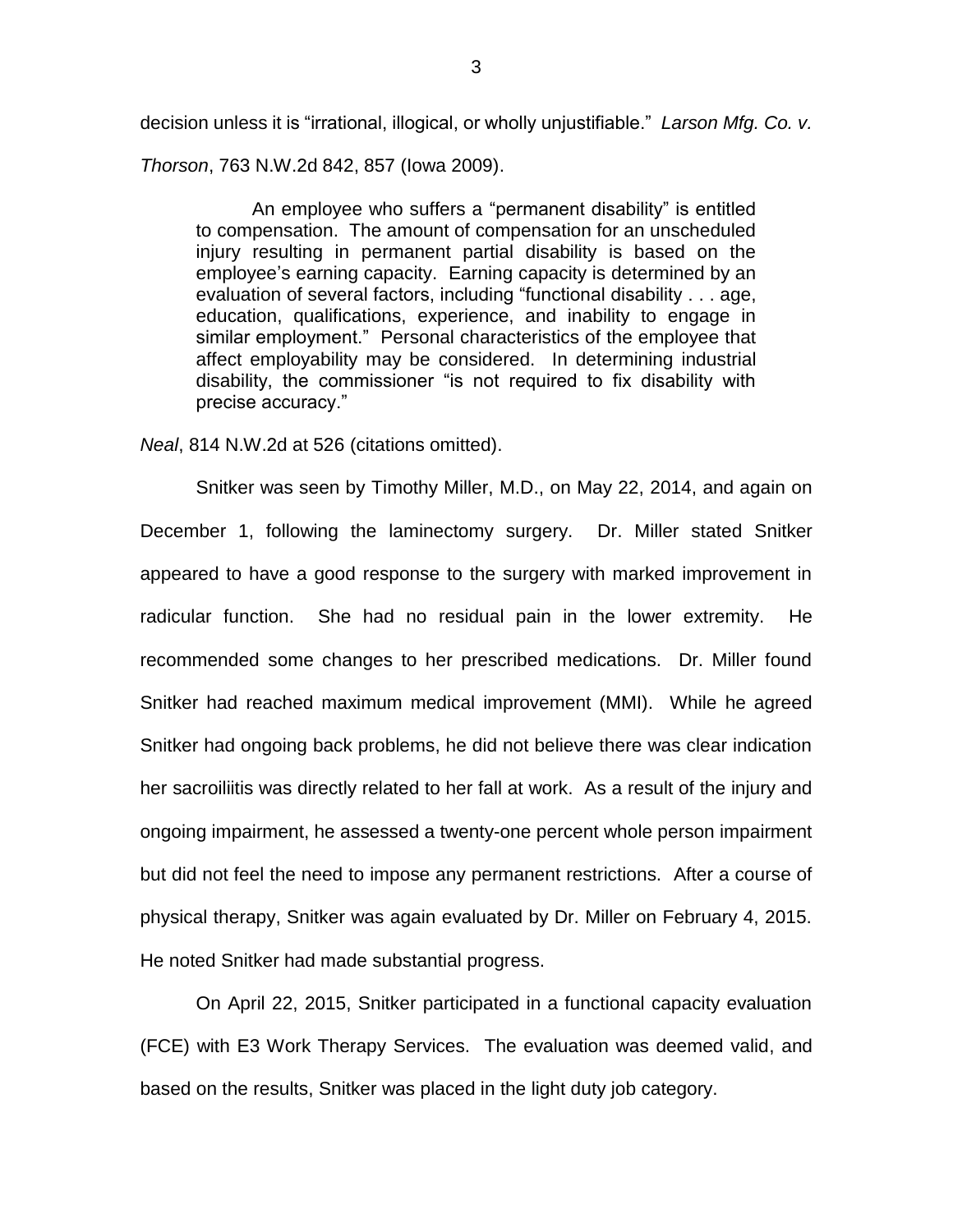On May 11, Dr. Miller wrote: "After reviewing the recommended FCE, while patient during testing showed material handling of only approximately [twenty-five] pounds, I do not believe within a reasonable degree of medical certainty that she requires any restrictions in her present job based on previous evaluation."

On September 30, Snitker was evaluated by Maruti Kari, M.D., for chronic back pain. Dr. Kari recommended a series of caudal epidural lysis of adhesion procedures followed by one or two sacroiliac joint injections on the right. Snitker saw Dr. Kari again on November 11 and December 16 for improved but continuing pain. On January 18, 2016, Dr. Kari re-evaluated Snitker following further treatment. Snitker then rated her pain at six of ten. She was diagnosed with lumbar radiculopathy, sacroiliitis, and post laminectomy pain syndrome.<sup>1</sup>

Snitker participated in an independent medical examination (IME) with Dr. Robin Sassman on May 17, 2016. Dr. Sassman conducted a records review and physical examination and made no finding Snitker was malingering or exaggerating her symptoms. Based on Snitker's report she had suffered no previous low back symptoms or low back injury, Dr. Sassman concluded the current pain, loss of range of motion, and course of treatment were the result of an aggravation of underlying degenerative disease. Dr. Sassman did not find Snitker at MMI but instead recommended she seek out further opinions regarding whether another surgical repair would be useful. Based on her reduced range of motion, Dr. Sassman assessed a twenty-eight percent whole person impairment.

 $\overline{a}$ 

4

<sup>&</sup>lt;sup>1</sup> Dr. Kari also noted Snitker was involved in a motor vehicle accident on October 3, 2015, where she ended up upside down in a field and did not sustain any new injuries.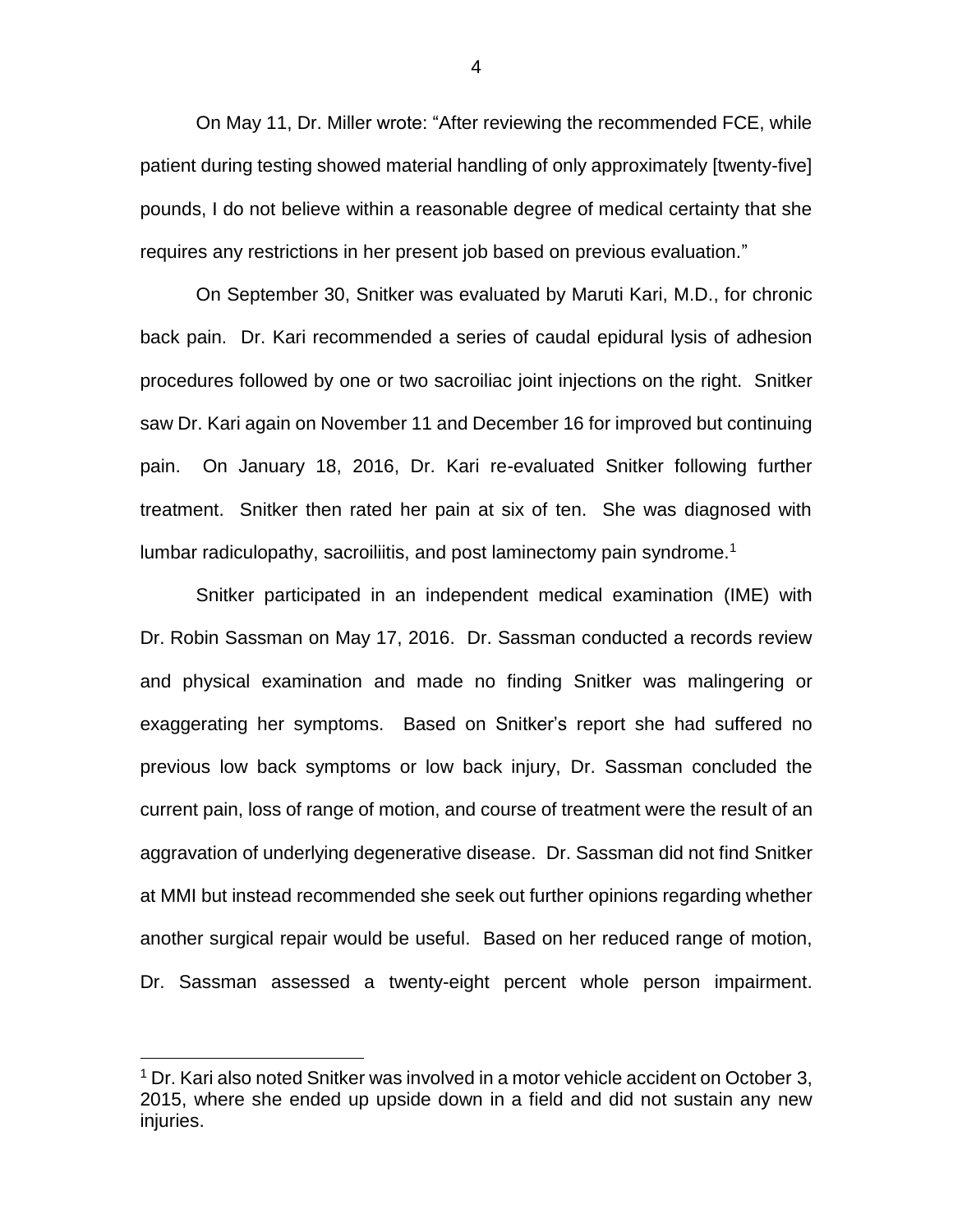Dr. Sassman also recommended restrictions limiting lifting, pushing, pulling, and carrying to ten pounds rarely from the floor to waist; lifting, pushing, pulling and carrying ten pounds occasionally from waist to shoulder; lifting, pushing, pulling, and carrying ten pounds rarely above shoulder height; and limiting sitting, standing, and walking to occasional basis and with frequent position changes. In addition, she recommend no climbing on ladders and rarely using stairs.

On March 2, 2017, Snitker filed a petition for arbitration, contending she was permanently and totally disabled due to her work injury with Birdnow. Birdnow disputed the extent of her disability, and a hearing before a deputy commissioner was held on April 26, 2018.

Snitker testified about her work history and stated she enjoyed her work for Birdnow in car sales. However, after her injury, she was working only twenty-four hours a week, which translated into decreased sales and commissions. She found it hard to make a living working only part-time and decided to voluntarily leave her employment. Her job duties as a car salesperson included showing the vehicle, coming to a sales agreement with customers, delivering the vehicles, and moving them around the lot. Snitker had also worked as a finance manager in car sales and helped process credit applications. Snitker testified it was important to be known as an honest sales person. While she worked for Birdnow Motors, she received no disciplinary action for dishonesty.

Snitker testified that despite the many and varied treatments she has undergone over the years to help manage her pain, she continues to experience symptoms, which interfere with her daily life. She does everything more slowly. She is on medication she feels has diminished her mental sharpness and memory.

5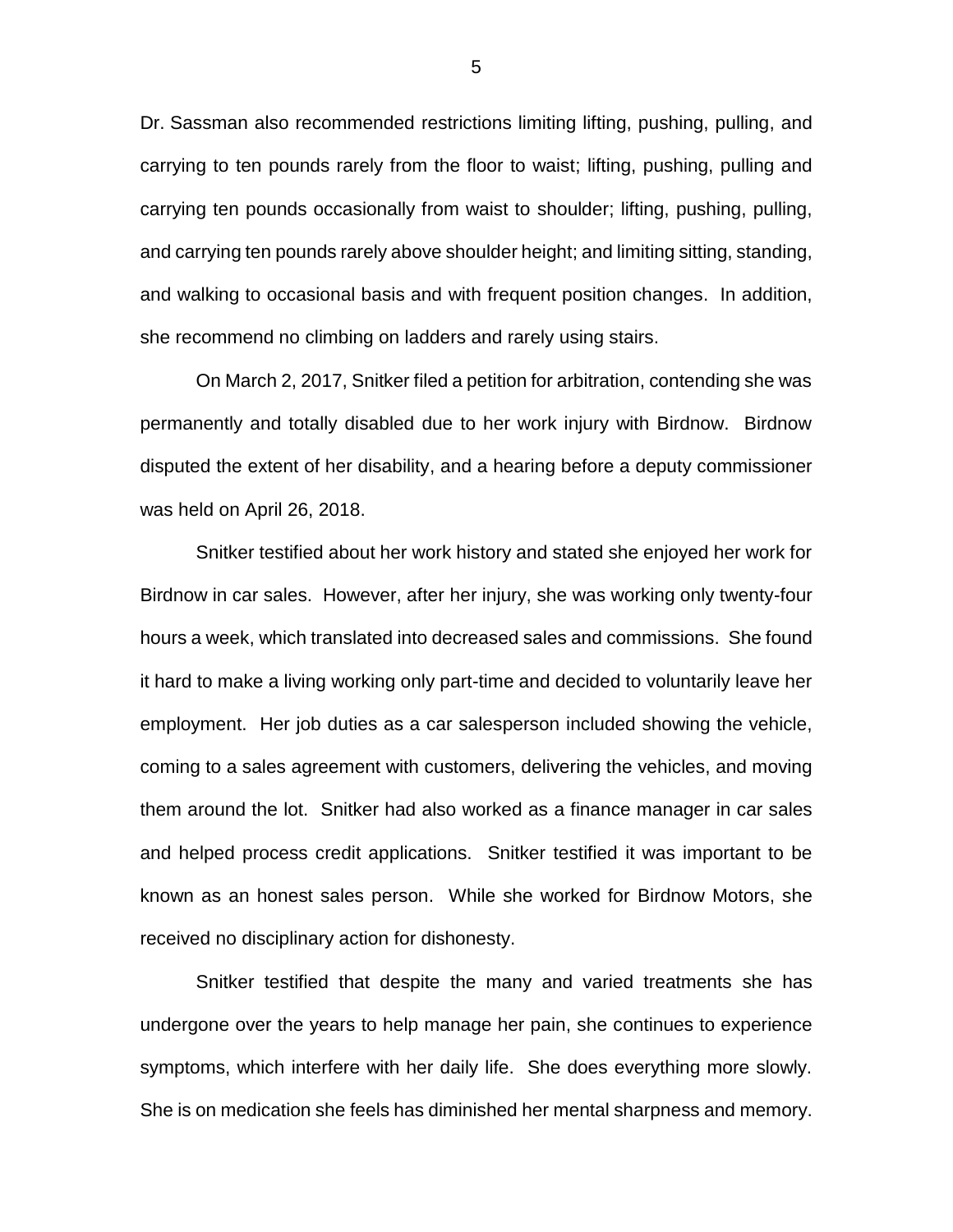Snitker stated she struggles both mentally and physically. She is in pain twentyfour hours a day and sleeps poorly, waking up from pain throughout the night. She has hired help for tasks such as lawn care and snow removal. Snitker testified she is limited in how long she can tolerate sitting, standing, and walking.

Snitker testified she had qualified for Social Security (SS) Disability Benefits and submitted the disability determination report signed on September 13, 2017. The report indicated there had been a psychiatric review technique assessment, which noted Snitker "has had treatment for mostly physical ailments though symptoms and treatment of depression were noted in the file." This section of the report concluded:

Despite her symptoms, [Snitker] is able to complete activities of daily living and mostly reported physical ailments for functional limitations. She endorse no issues with interpersonal relationships or authority. She endorsed some issues with memory and concentration but is able to follow directions. The claimant's statements regarding her functional limitations related to her mental [medically determinable impairments (MDIs)] are mostly consistent. [Snitker's] MDI is considered under listing 12.04 but does not meet or equal listing severity or cause more than a minimal effect on her functioning. These conditions are therefore considered non-severe.

Snitker's residual functional capacity (RFC) was evaluated, and her exertional limitations included, but were not limited to, occasional lifting or carrying twenty pounds, frequently lifting or carrying ten pounds, standing or walking a total of four hours of eight, sitting (with normal breaks) about six hours in an eight-hour workday, and occasional climbing stairs or ramps. The report noted a medical records review "reveals [Snitker] does have a history of degenerative disc disease of her lumbosacral spine." The report states:

[Snitker] has a severe medically determinable impairment that does not meet or equal any listings. Considered is 1.04 for degenerative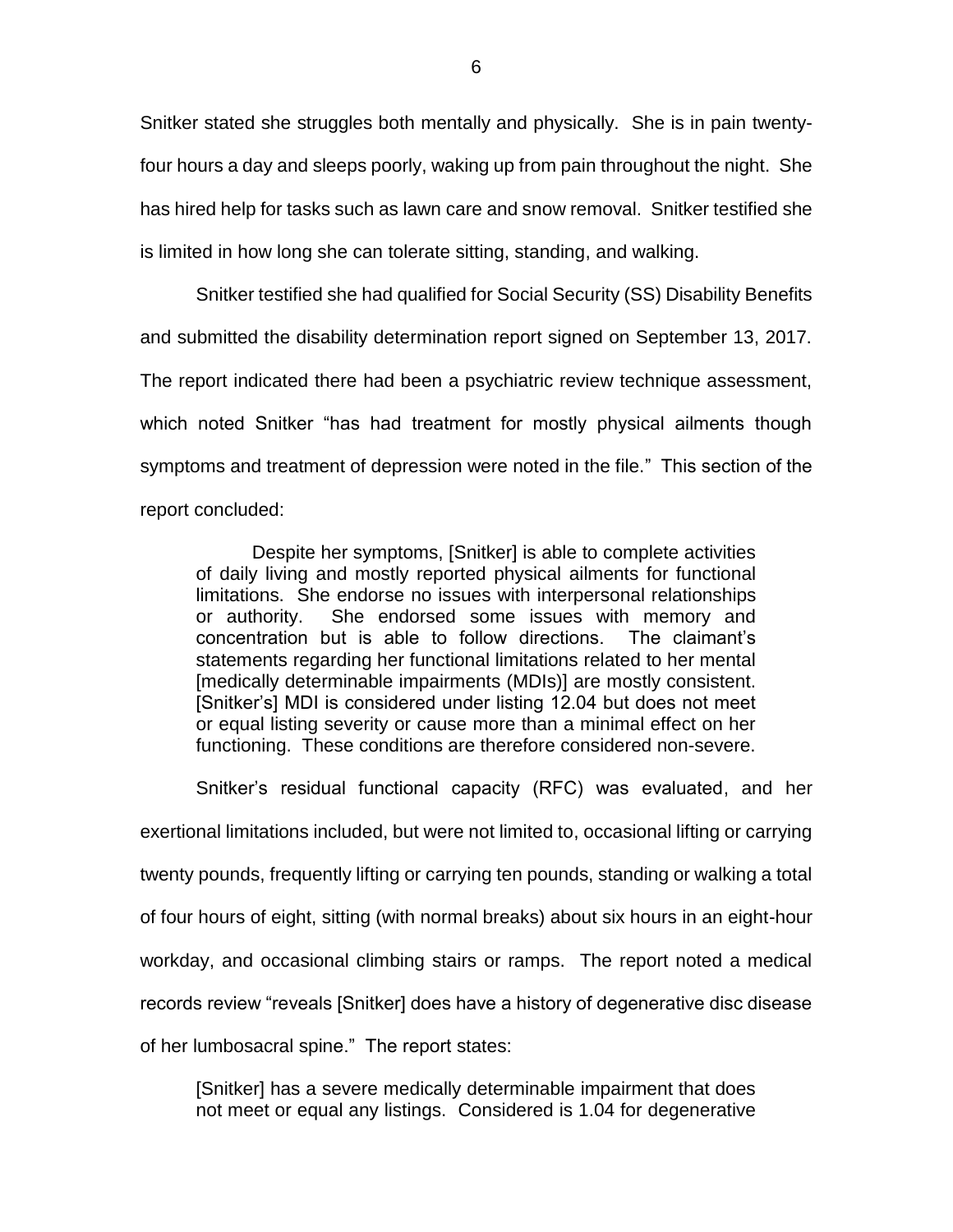disc disease and status post-operative intervention as described above. There is no evidence to support any foot pathology and little/no evidence of any significant ongoing radicular pathology in the lower extremities that would account for her complaints of foot pain. Treating sources do not make specific recommendations regarding [RFC]. [Snitker's] allegations are only partially consistent with the evidence of medical record due to discrepancies described above. All considered she would remain capable of the RFC as outlined.

The report indicates Snitker "is limited to less than a full range of light work."

Under the heading of "vocational explanation" the report states:

Although there are a few sedentary jobs in the same industry, they are not jobs that would be reasonable transfers in that they require skills that differed from the claimant's past duties and would require more than a minimal vocational adjustment. She does not have the vocational skills that would give her an advantage in the workplace to transfer to a significant amount of those possible options.

The disability adjudicator determined Snitker was "disabled."

The owner of Birdnow testified at the hearing that over time he began to

doubt the veracity of Snitker's complaints. He said he saw her walking without a

limp and she did not appear to be as incapacitated as she claimed.

Birdnow submitted several exhibits, including Dr. Miller's report following a

second IME on December 20, 2017. In the December 2017 report, Dr. Miller

opined:

I believe this patient's condition does arise directly from injury suffered February 8, 2013 that exacerbated an underlying condition of degenerative changes with spondylolisthesis. I do believe as stated previously that the injury February 8 was a material factor in her need for further treatment including surgery.

Based on my evaluation of this patient I believe that no further treatment is necessary for this patient other than the previously recommended modest medication management I had discussed at the time I felt she was at MMI in February 2015 . . . . Based on her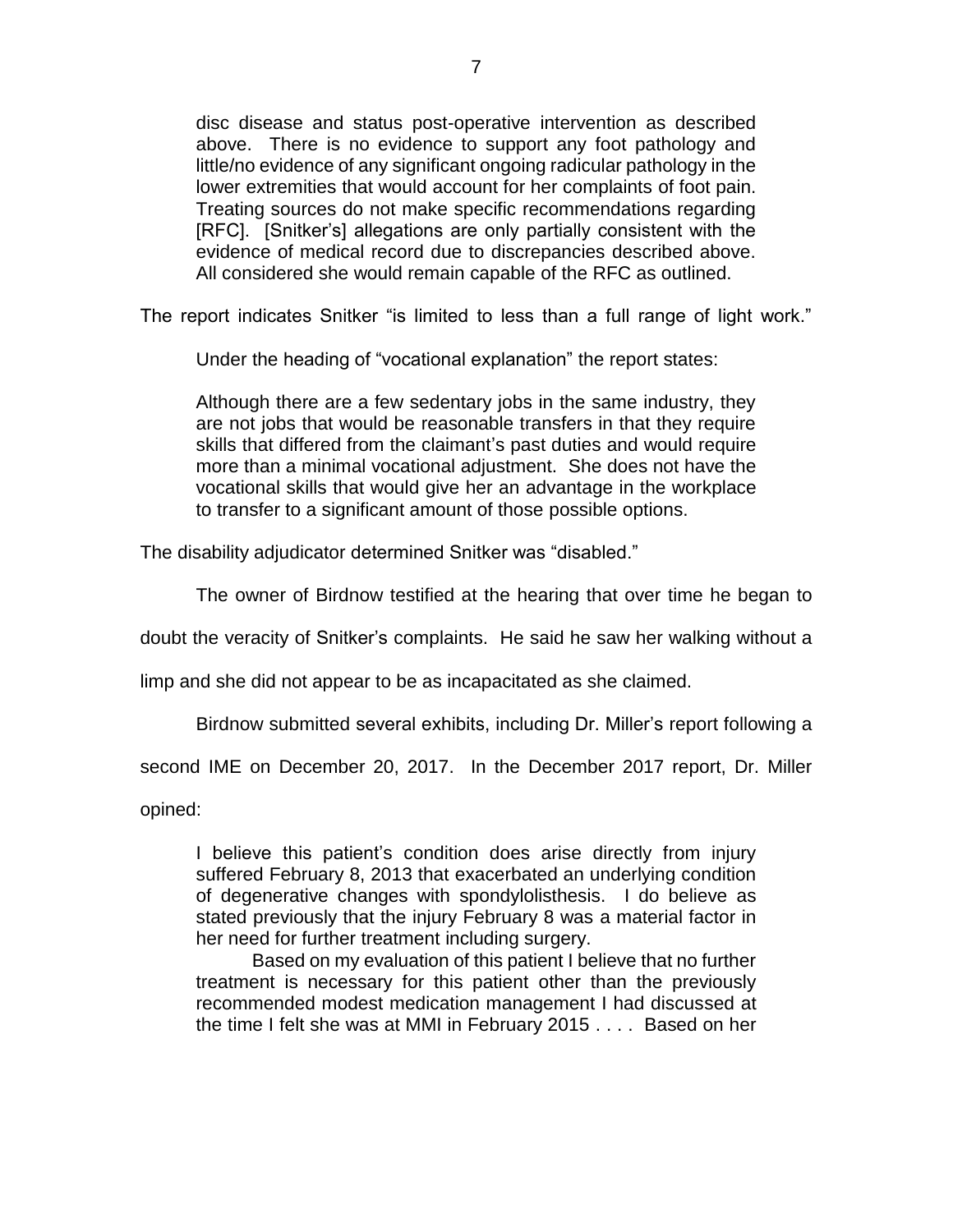ability to function in my examination and the videotape<sup>[2]</sup> I reviewed, combined with the lack of benefit of multiple procedures, and lack of recommended surgical procedures by [surgeon] Dr. Buchanan, I would recommend no further interventional treatment of any type be offered in the future. I again stated she is at [MMI] and has been since I saw her In February 2015. [MMI] does not imply the patient has reached the initial baseline prior to injury, simply that the patient has been stable and is likely to remain stable at present condition for the next six months. She clearly meets the definition.

With regard to permanent impairment of this patient I previously estimated permanent impairment of this patient using the AMA fifth guidelines to be [twenty-one percent]. I do believe that was an error, and since the patient had a two level fusion she should have been placed at [twenty-two percent], with [one percent] additional for the second level as is recommended in the ROM method. This evaluation based on the charts on page 384. I will state that I believe Dr. Sassman made a couple errors in [her] attempt to rate this lady's impairment, which I reviewed. First [s]he referenced a DRE category for the neck on page 392 stating this would give a [twenty-eight percent] impairment. I believe this is simply an error that [s]he would've likely caught it [s]he had completed h[er] evaluation using the DRE method. However, [s]he instead chose to go to the ROM method. While this is allowable, a review of the AMA 6th guidelines states that the ROM method is notoriously unreliable and shows too much interindividual variation. For that reason it was removed in the subsequent guidelines.

Birdnow also submitted a report following the second FCE conducted by E3

Work Therapy Services on February 15, 2018. That report concluded the evaluation was invalid because Snitker over-reported symptoms and underreported abilities when compared to observations made while Snitker was distracted.

Dr. Miller reviewed this FCE and, on March 3, 2018, prepared a revised opinion:

Since the [FCE] is invalid, and felt to underestimate [Snitker's] residual capacity, and since [her surgeon] has not replied with safety

 $\overline{a}$ 

 $2$  This videotape was offered into evidence by Birdnow. The video is approximately twenty-minutes of footage taken during Snitker's wedding celebration, which Birdnow provided to Dr. Miller.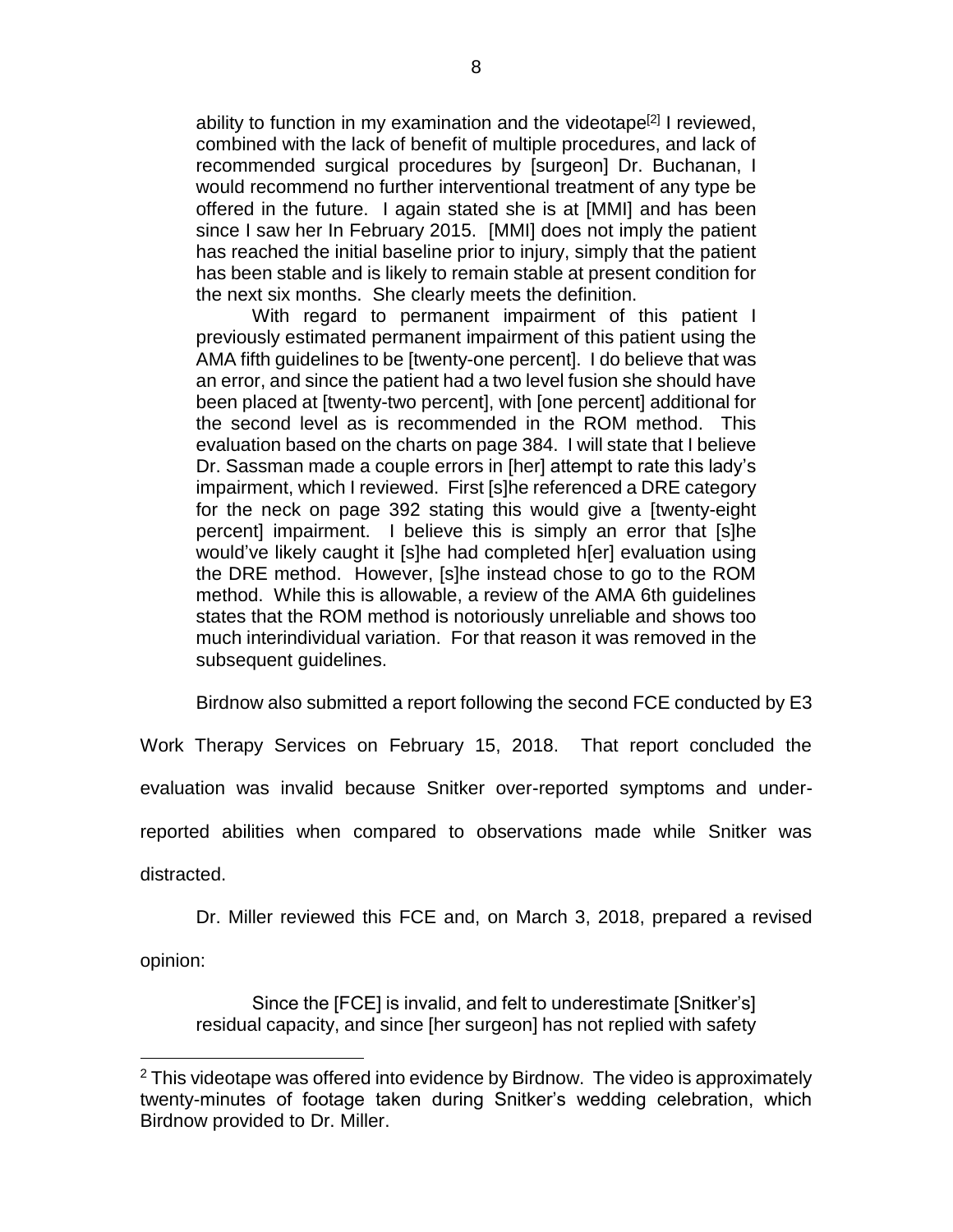concerns, I am left with a situation where I must estimate residual capacity by observation.

I would assign the following permanent restrictions related to [Snitker's] February 8, 2013 work injury, to a level of medical certainty, for full time [forty-]hour per week employment: Lifting, maximum [forty pounds], repeated lifting during the day of [thirty pounds]. No nonmaterial handling restrictions, with the exception of deep squat greater than [ninety] degrees, including no restriction on sitting, walking, standing, bending, climbing, reaching including overhead. [Snitker] should need no more than routine breaks during the day.

Birdnow also submitted an industrial disability assessment by Ted P. Stricklett, M.S., conducted in February 2018. Stricklett determined there were positions available to Snitker based on Dr. Miller's restrictions including, but not limited to, collection representative, inside sales clerk, office clerk, telephone sales representative, and customer service associate. Given the region where Snitker lived and Dr. Miller's recommended work restrictions, Stricklett believed Snitker's loss of earning capacity—industrial disability—as a result of the work-related injury at approximately thirty-five percent.

On July 18, 2018, the deputy commissioner issued an arbitration decision finding Snitker suffered an industrial disability of forty percent. On intra-agency appeal, the commissioner adopted the deputy's findings and conclusions.

Snitker filed an application for judicial review. The district court concluded the agency's findings were supported by substantial evidence and its conclusions were not irrational, illogical, or wholly unjustifiable.

Snitker appeals, asserting some of the agency's fact findings were incorrect, which in turn affected its weighing of medical and vocational opinions and resulted in a ruling that is not supported by substantial evidence and an application of law to fact that was irrational, illogical, and wholly unjustifiable.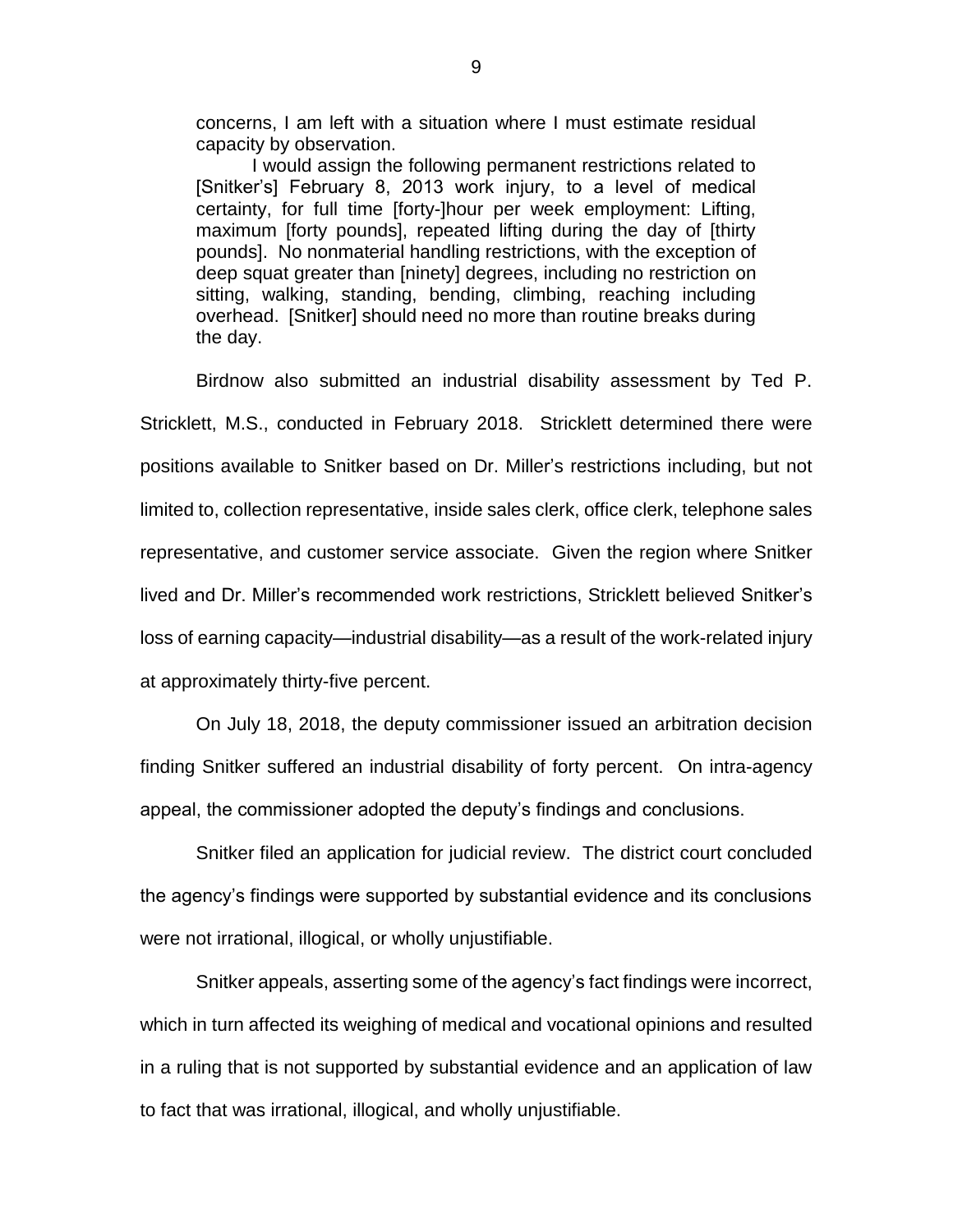As is often repeated: "Our decision is controlled in large part by the deference we afford to decisions of administrative agencies." *Cedar Rapids Cmty. Sch. Dist. v. Pease*, 807 N.W.2d 839, 844 (Iowa 2011). "Judicial review of workers' compensation cases is governed by Iowa Code chapter 17A. On our review, we determine whether we arrive at the same conclusion as the district court." *Warren Props. v. Stewart*, 864 N.W.2d 307, 311 (Iowa 2015) (citation omitted). An agency findings of fact are upheld if supported by substantial evidence. *See Pease*, 807 N.W.2d at 845. "'Substantial evidence' means the quantity and quality of evidence that would be deemed sufficient by a neutral, detached, and reasonable person, to establish the fact at issue when the consequences resulting from the establishment of that fact are understood to be serious and of great importance."

Iowa Code § 17A.19(10)(f)(1).

We set out the deputy's findings adopted by the commissioner:

The primary dispute in this matter is the extent of the claimant's disability. . . .

The experts agree claimant sustained ongoing chronic back pain as a result of her fall on February 8, 2013, which aggravated an underlying, and [formerly] asymptomatic, degenerative disease in the lumbar and sciatic region. As a result of this injury, [Snitker] has underwent physical therapy, medication management, fusion surgery, injections, and a spinal cord stimulator trial.

Currently, she is on a battery of medications including narcotics which she takes up to four pills a day.

Despite these multiple treatment modalities, [Snitker] continues to suffer from burning pain in her back which prevents her from working in the same capacity as she had prior to the injury.

The symptoms recorded by Dr. Sassman during the 2015 [IME] and those recorded by Dr. Miller in the 2017 [IME] are quite different. Dr. Sassman found [Snitker] to have decreased sensation in the lumbar region, positive straight leg raise tests bilaterally, and an antalgic gait. Dr. Miller did not find any of these. Dr. Miller's results, however, were more in line with the physical examination of Dr. Kari on January 4, 2018. Dr. Kari recorded [Snitker]'s symptoms to include an antalgic gait, tenderness in bilateral buttock and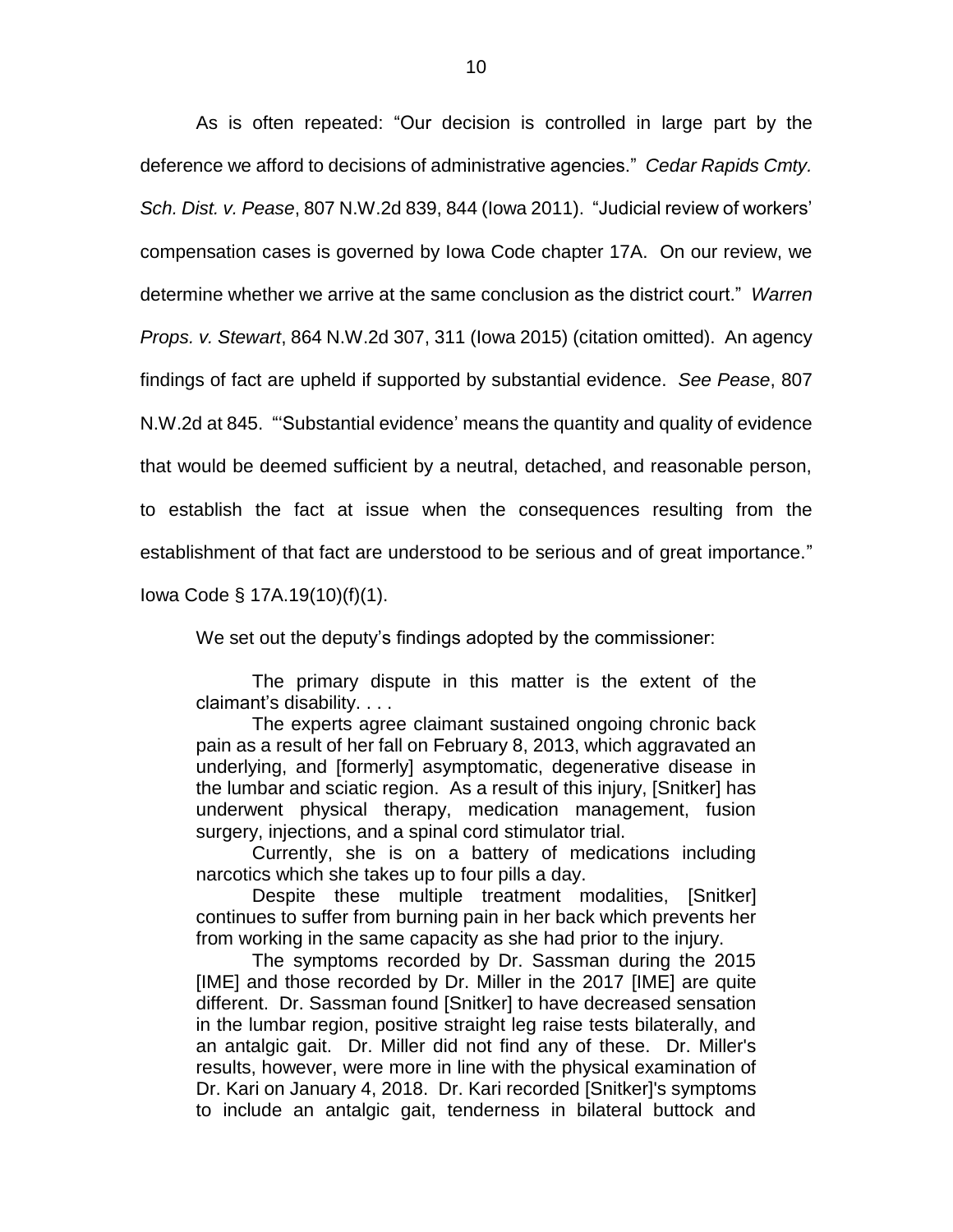lumbosacral area, normal sensation, negative straight leg raise tests, negative facet loading maneuvers and positive sacroiliac tests.

Based in part on the invalid [FCE] as well as the observations of Dr. Miller who most recently saw [Snitker] in a medical capacity, it is determined that [Snitker] has not sustained a permanent total disability.

Even under the work restrictions assessed by Dr. Sassman, [Snitker] would still be able to undertake many of the tasks that she had prior to the work injury. Her previous job as a sales associate required very little lifting. She has been involved in processing financial paperwork, credit applications, and sales documents. Further, she has spent the last [twenty] years in a sales position. Since [Snitker]'s resignation from the defendant employer in March 2017, it does not appear that she has made any efforts to find new employment. *Her initial Social Security disability application was denied because she was working part-time and earning a substantial income. It was not until she added a mental component to her injury that the Social Security Administration found the [Snitker] to be disabled.*

There is no evidence in this case the [Snitker] has sustained a mental injury arising out of and in the course of her employment. [Snitker] testified that the medications that she takes renders her incapable of performing the more complicated financial duties that she undertook as a car salesperson; however, there are many jobs in the sales field which do not require extensive financial paperwork.

The vocational report prepared by Mr. Strick[lett] suggested the [Snitker] has sustained a nearly [sixty] percent loss of income and [thirty-five] percent decrease in earning capacity. Prior to her voluntary discharge from the defendant employer, [Snitker] was working approximately [twenty-four] hours a week. The work restrictions recommended by Dr. Sassman place [Snitker] in the light to sedentary work category. [Snitker's] past work experience in sales give her the skills to be able to work light to sedentary positions such as collection representative, inside sales clerk, office clerk, telephone sales representative, and customer service associate.

Taking all the foregoing into consideration, it is determined the [Snitker] has sustained a [forty] percent industrial loss.

Snitker objects to the emphasized language, arguing these findings were

"key" to the agency's ruling and were "completely wrong." She notes there was no

initial denial of her claim for SS disability benefits and the SS finding of disability is

not based on mental-health conditions. We agree the agency's language is an

erroneous interpretation of the SS determination of disability, which we set forth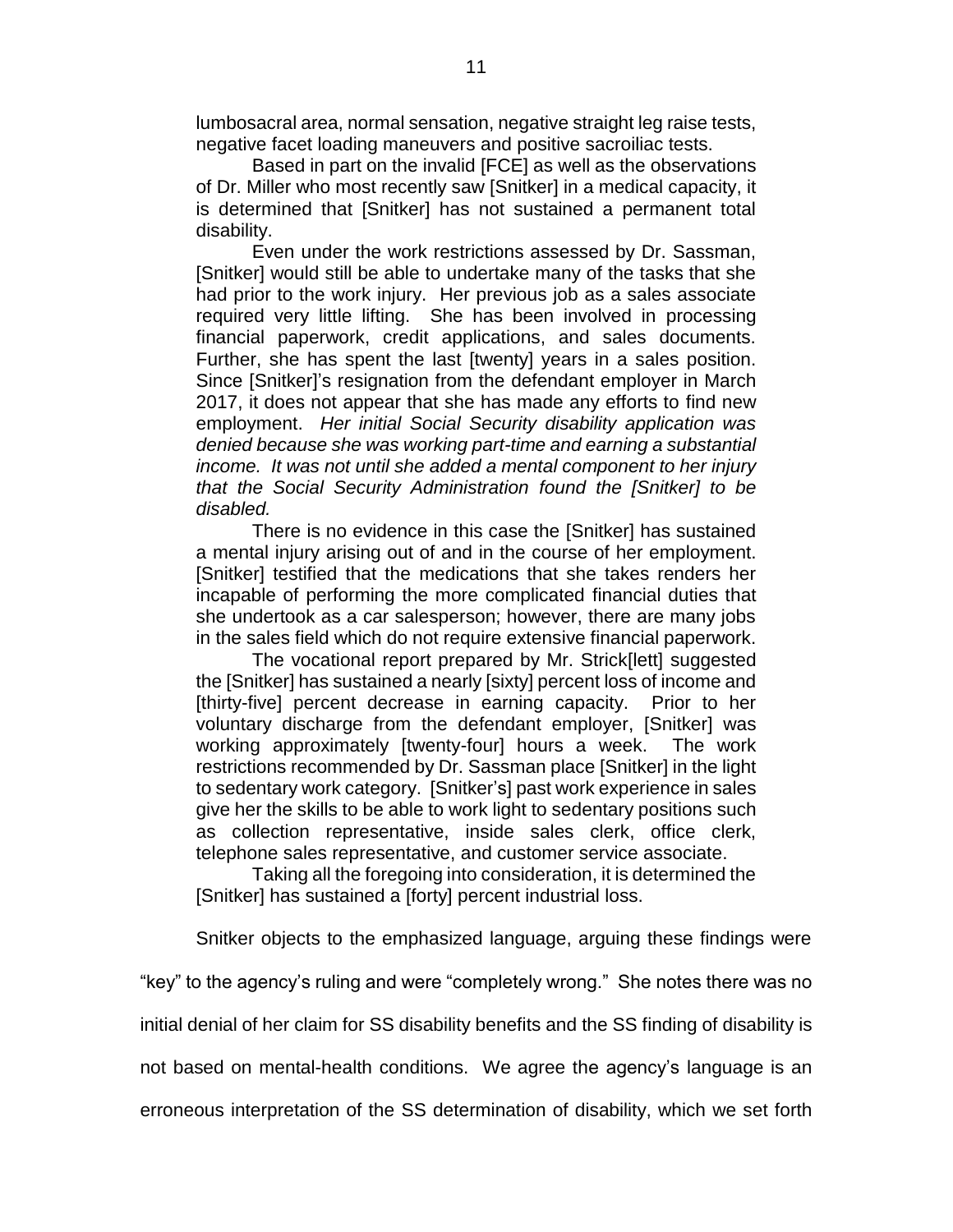more fully above [at pages 6-7].<sup>3</sup> But we are not convinced this misinterpretation of the SS benefit award detracts from the agency's ultimate ruling of industrial disability. The question is not whether the evidence supports a finding different than that of the agency but whether there is substantial evidence supporting the findings made. *Pease*, 807 N.W.2d at 844–45.

Snitker objects to the agency's "implied" finding she was not credible. She explains why her wedding video is not an accurate representation of her capabilities. The deputy agreed, writing, "I find that the surveillance video holds little value. It is a video of only a small section of one special day and does not provide insight as to claimant's day to day abilities." The agency made no explicit finding of credibility. The deputy accurately noted the employer testified he became more skeptical of Snitker's abilities as time passed. And the deputy accurately reported the second FCE was found to be invalid.

 $\overline{a}$ 

 $3$  The SSA notice of award does note two claims for benefits and the deputy may have been confused by that. However, one claim was for disability benefits and the other was for disabled widow's benefits. The award letter reads in part:

You are entitled to monthly disability benefits beginning March 2016.

You are also entitled to disabled widow's benefits . . . beginning September 2016. We are sending you another letter about these benefits.

Snitker's disability benefits start date was based on the date of her application. With respect to Snitker's disability claim, she asserted she became disabled

on February 8, 2013. However, the evaluator determined:

You said you are disabled because of low back and feet pain. You said your condition prevent you from working as of 02-08-2013. Additional information indicates that you were working and your earnings were considered substantial. Due to Social Security Administrative rules, you cannot be considered disabled if you are working and your earnings are considered substantial. Therefore, the earliest date you can be considered disabled is 12-31-2014. Disability is established as of 12-31-2014.